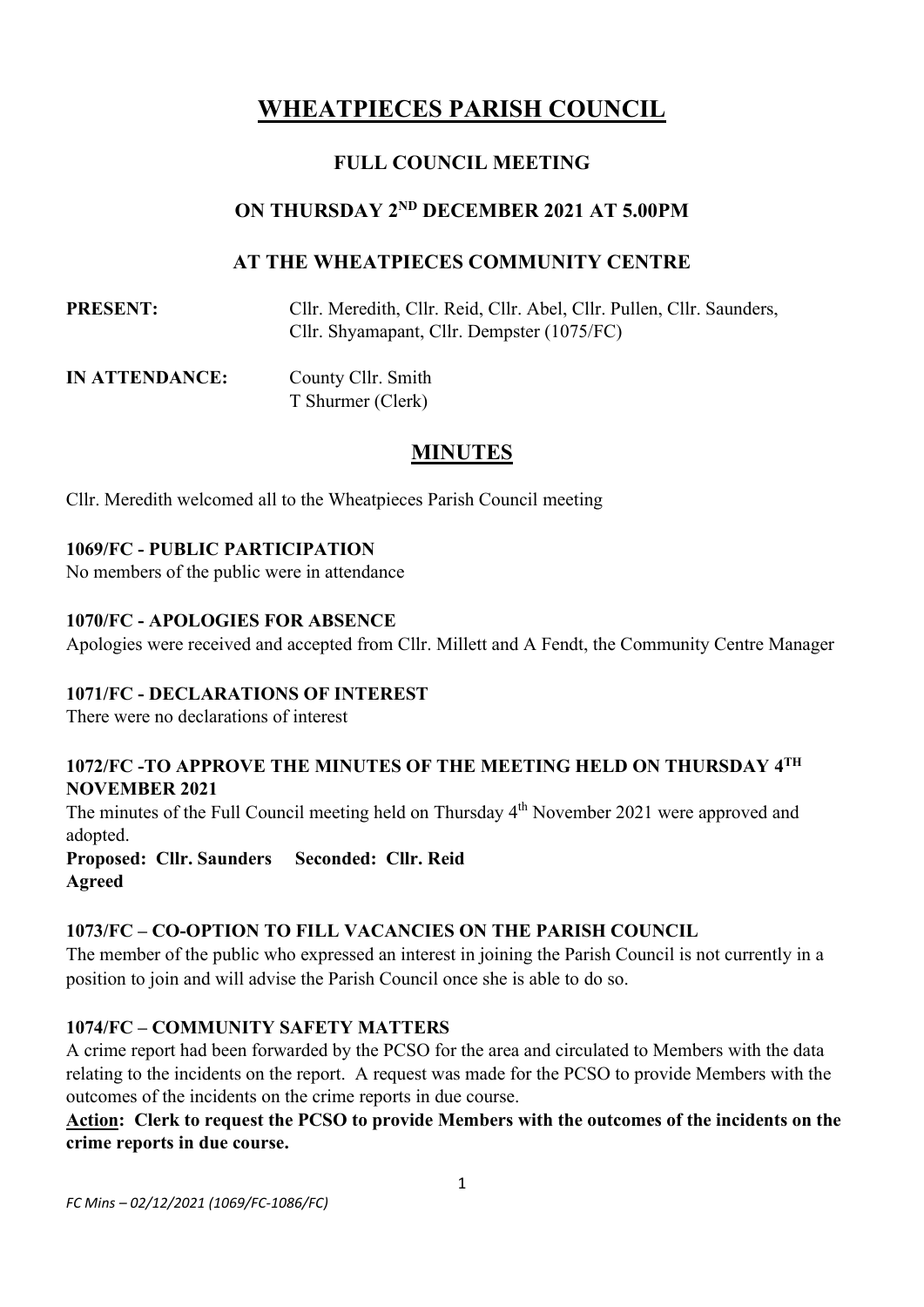# **1075/FC – COUNTY COUNCILLOR'S REPORT**

County Cllr. Smith forwarded a report that had been circulated to Members and was taken as read. Cllr. Smith advised Members on the feedback from the recent 2030 event. The main issues responded to by attendees at the event were:

- The A46 and junction 9 of the M5
- Development and the lack of communication
- Tewkesbury Town Regeneration and the options of pedestrianisation or a one way system
- Flooding
- Cycling and Environmental issues

Cllr. Smith advised that the 1<sup>st</sup> phase of works to address the flooding near Morrisons of installing nonreturn valves in the gullies has been carried out. The 2<sup>nd</sup> phase of works will take place in January 2022. Members advised Cllr. Smith that the traffic light sign on Jubilee Way is obscured by trees/hedgerow. Members also advised the directions indicated on the lane marking at the roundabout on Jubilee Way and Monterey Road needs to be refreshed and made clearer. Cllr. Smith will request Gloucestershire Highways to address these issues.

At 5.10pm Cllr. Smith was thanked for his attendance and duly left the meeting.

# **1076/FC - BOROUGH COUNCILLOR'S REPORT**

Cllr. Reid had sent a report which had been duly circulated to Members and was taken as read.

# **1077/FC - COMMUNITY CENTRE**

- $\triangleright$  The Community Centre Manager had forwarded a report on the Community Centre which had been duly circulated to all Members. Cllr. Meredith summarised the content of the report as follows:
	- The gas supplier to the Community Centre has gone out of business and after much investigation the Community Centre Manager has obtained the best available one-year deal with an alternative supplier**.** Looking forward this gives the Parish Council the opportunity to replace the existing gas boilers and radiators heating system with air-con / heater units as adopted in the new hall extension, subject to available finance.
	- A first draft of the budget for the Community Centre for  $2022 2023$  has been carried out and duly circulated to Members for perusal
	- The corridor and both meeting rooms 1 and 2 have been repainted.
- $\triangleright$  Three quotations for the replacement of the fencing around the children's play area had been circulated at the previous meeting. Further detail of the works quoted for was requested from one of the companies which had subsequently been supplied. After further consideration of the quotations Members agreed to request NB Construction to carry out the works to replace the fencing. **Proposed: Cllr. Reid Seconded: Cllr. Abel**

**Agreed**

# **Action: Community Centre Manager to advise NB Construction accordingly in addition to advising the contractors who were unsuccessful who had also provided tenders.**

➢ Three quotations to supply and fit replacement flooring in meeting room one were considered. Following a discussion Members agreed to request Graham Clements, Home Improvements, to carry out the works.

# **Proposed: Cllr. Abel Seconded: Cllr. Dempster Agreed**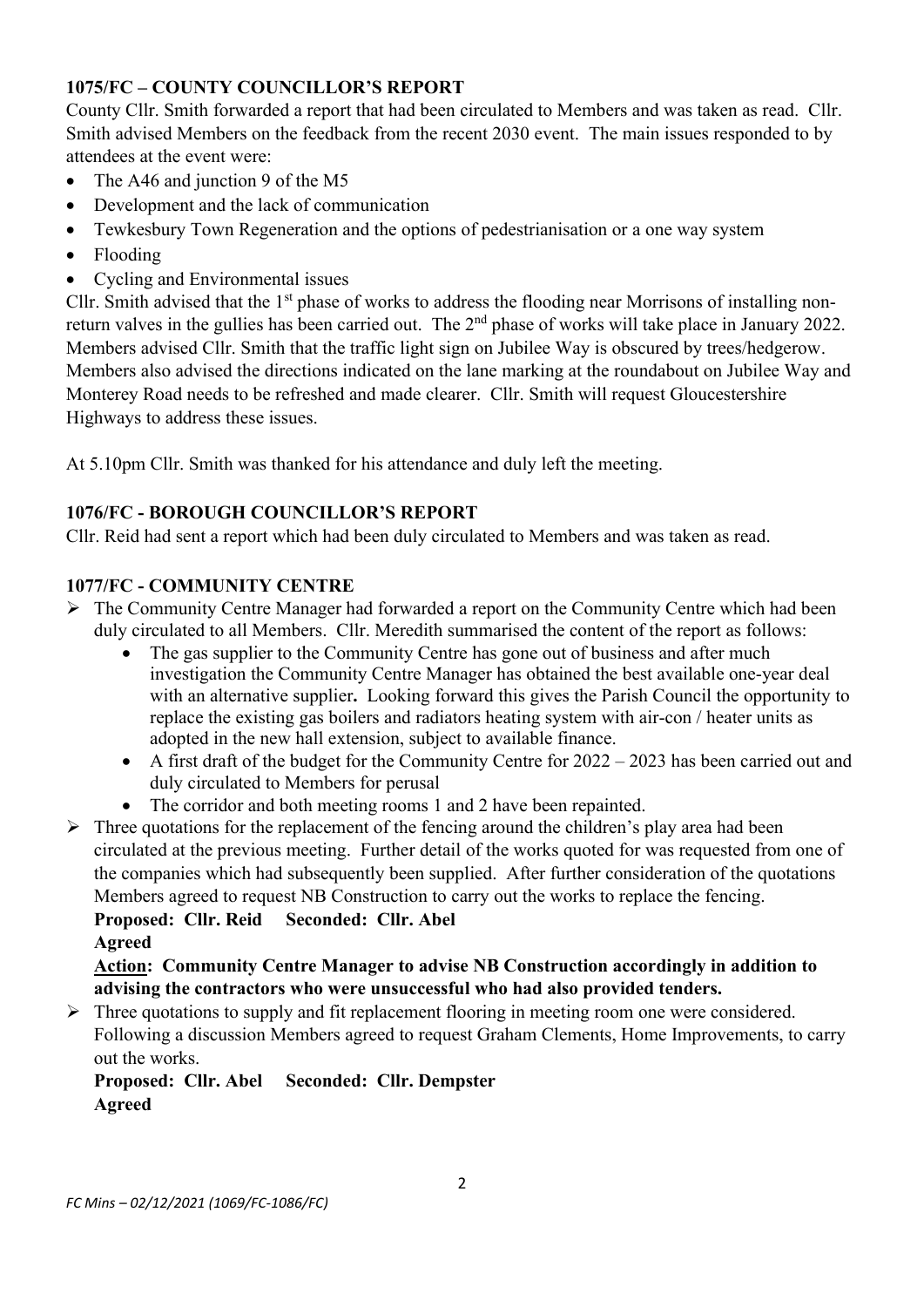**Action: Community Centre Manager to advise Graham Clements, Home Improvements, accordingly in addition to advising the contractors who were unsuccessful who had also provided tenders.**

➢ Three quotations to supply and fit curtains in meeting room one were considered. Following a discussion Members agreed to defer the decision and request the Community Centre Manager for further information.

### **1078/FC – ENVIRONMENT MATTERS**

➢ GRASS CUTTING CONTRACT

Members considered the tenders received for the grass cutting contract for Wheatpieces Parish which is due to commence with effect from 1<sup>st</sup> March 2022 for a three-year period. Following a discussion Members agreed that A Brookes be awarded the three-year contract.

**Proposed: Cllr. Meredith Seconded: Cllr. Reid Agreed**

**Action: Clerk to advise A Brookes accordingly in addition to advising the contractors who were unsuccessful who had also provided tenders**

### ➢ GANG MOWING CONTRACT

Members considered the tenders received for the gang mowing contract on Jenny's Field which is due to commence with effect from 1<sup>st</sup> March 2022 for a three-year period. Following a discussion Members agreed that A Brookes be awarded the three-year contract.

# **Proposed: Cllr. Meredith Seconded: Cllr. Dempster Agreed**

**Action: Clerk to advise A Brookes accordingly in addition to advising the contractors who were unsuccessful who had also provided tenders**

### ➢ VERGE MAINTENANCE CONTRACT

Members considered the tenders received for the contract for the verge maintenance in both Snowdonia Road and Monterey Road which is due to commence with effect from 1<sup>st</sup> April 2022 for a three-year period. Following a discussion Members agreed that the three-year contract be awarded to Smartcut Ltd.

#### **Proposed: Cllr. Meredith Seconded: Cllr. Reid Agreed**

**Action: Clerk to advise Smartcut Ltd accordingly in addition to advising the contractors who were unsuccessful who had also provided tenders**

➢ WEED SPRAYING CONTRACT

Members considered the tenders received for the weed spraying contract in Wheatpieces Parish which is due to commence with effect from 1<sup>st</sup> April 2022 for a three-year period. Following a discussion Members agreed that the three-year contract be awarded to Smartcut Ltd

# **Proposed: Cllr. Meredith Seconded: Cllr. Reid**

**Agreed**

### **Action: Clerk to advise Smartcut Ltd accordingly in addition to advising the contractors who were unsuccessful who had also provided tenders**

# ➢ MAINTENANCE OF THE COMMUNITY CENTRE GARDENS

Members considered the tenders received for the contract for the maintenance of the gardens at the Wheatpieces Community Centre which is due to commence with effect from 1<sup>st</sup> April 2022 for a threeyear period. Following a discussion Members agreed that the three-year contract be awarded to Tewkesbury Garden Services

# **Proposed: Cllr. Meredith Seconded: Cllr. Pullen**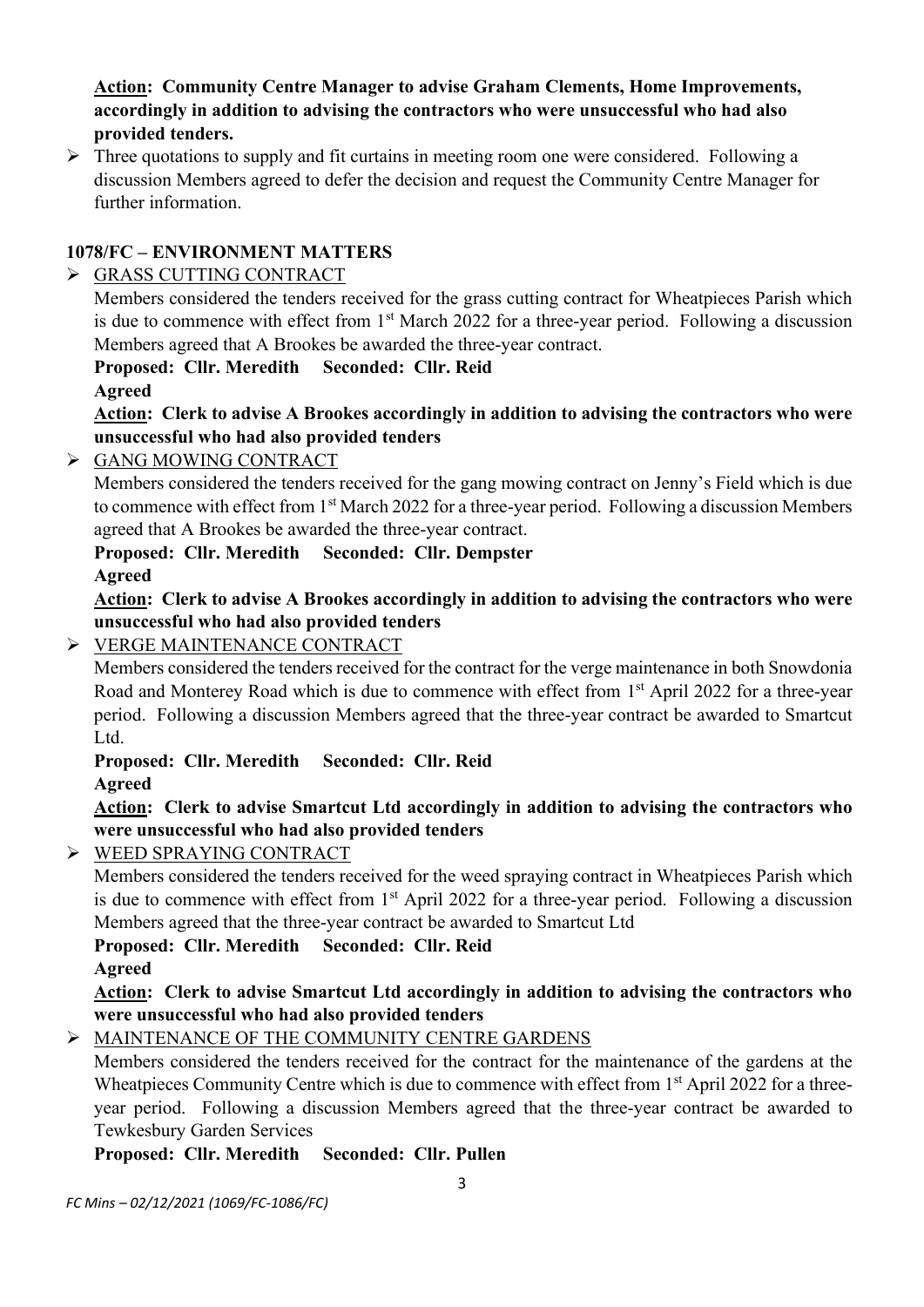# **Agreed**

# **Action: Clerk to advise Tewkesbury Garden Services accordingly in addition to advising the contractors who were unsuccessful who had also provided tenders**

➢ LITTER PICKING CONTRACT

Members considered the tender for the litter picking/street care contract for Wheatpieces Parish which is due to commence with effect from 1<sup>st</sup> May 2022 for a three-year period. Members agreed that Neil Davis (Grab a Bag Waste) be awarded the three-year contract.

**Proposed: Cllr. Reid Seconded: Cllr. Dempster Agreed**

### **Action: Clerk to advise Neil Davis of the decision accordingly**

➢ PLANTING OF X2 ENGLISH OAK TREES

Members were requested to consider locations for the planting of x2 English Oak Trees in celebration of the Queen's Platinum Jubilee 2022. Following a discussion and the suggested locations of an area near Foxglove Walk and an area near the children's play area in Central Park Members agreed that, in the first instance, Cllr. Meredith will make some enquiries for advice on the upkeep of the trees.

#### **1079/FC – JENNY'S FIELD**

Four quotations had been obtained to carry out remedial works to the trees and hedgerows on the Parish Council's boundaries on Jenny's field, however, Members were advised that during subsequent boundary works carried out on Jenny's field by Tewkesbury Borough Council's (TBC) contractors, Ubico, they had inadvertently flailed the copses on the Parish Council's boundaries so therefore the quotations obtained were not relevant to the works now required. Members agreed the quotation received from Smartcut Ltd and agreed to delegate for Cllr. Meredith to obtain a revised quotation from Smartcut Ltd to tidy up the copses accordingly, circulate the revised quotation and organise for the works to be carried out.

**Proposed: Cllr. Reid Seconded: Cllr. Abel Agreed**

**Action: Cllr. Meredith to obtain a revised quotation from Smartcut Ltd to tidy up the copses accordingly, circulate the revised quotation and organise for the works to be carried out.**

#### **1080/FC – FINANCIAL MATTERS**

a) A first draft of both the Parish budget and the Community Centre budget for the forthcoming year (April 2022 to March 2023) had been circulated for Members' consideration. Members were advised that the tax base figure, on which to calculate the Parish Precept for a Band D property, is still awaited from TBC. This is expected to be received next week and formal approval of both the Community Centre budget and the Parish Council budget will be required at the next meeting scheduled for Thursday 13th January 2022.

**Action: Clerk to place on the next Full Council agenda 'To consider for approval a budget for the forthcoming financial year (April 2022 – March 2023) for the Community Centre' and 'To consider for approval the Parish Precept/Budget for the forthcoming year (April 2022 – March 2023)**

**b)** Members approved the annual renewal of the Data Protection Fee due on the 01/01/2022 at a cost of £35.00

#### **Proposed: Cllr. Reid Seconded: Cllr. Shyamapant Agreed**

- **c)** As no co-option had taken place at agenda item 1073/FC this item was not applicable.
- **d**) The schedule of invoices paid on the  $2<sup>nd</sup>$  December 2021 were approved as follows:

Cheques from Lloyds main Parish Council account = **£23,998.92**

Standing Orders and Direct Debits from main Parish Council account = **£1,132.87**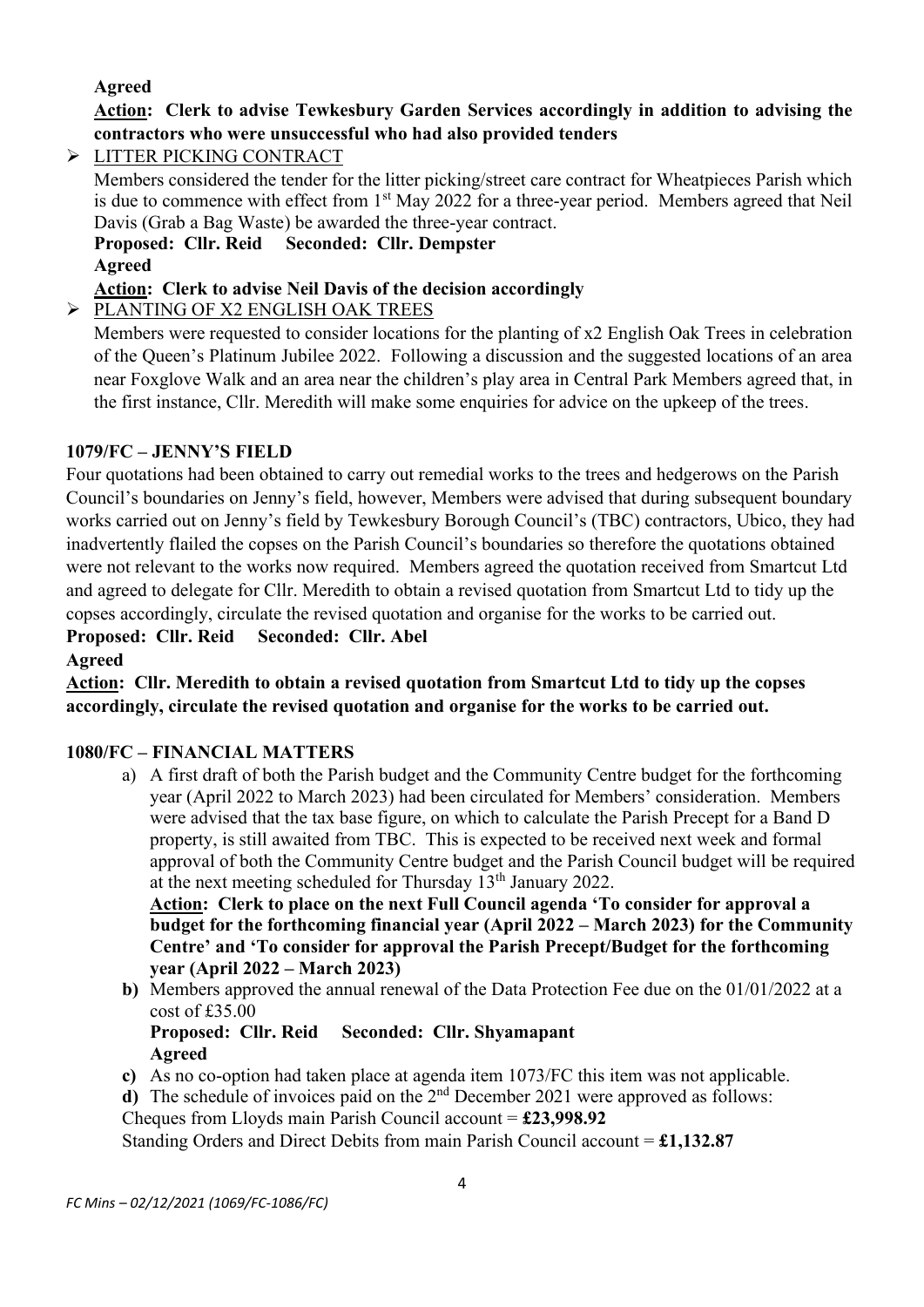Paid by the Business Debit Card on the Lloyds main Parish Council account = **£30.61** Cheques from the TSB Sportsfield account = **£460.00** Cheques from the Barclays Community Centre account = **£1,114.00** Cheques from the Barclays Extension/CIL Expenditure account = **£60.00** Members were also advised of credit remittances received into the Lloyds main Parish Council account for the sum of **£23,774.72** from Tewkesbury Borough Council (TBC) in respect of the 3rd instalment of Community Infrastructure Levy (CIL) **Proposed: Cllr. Reid Seconded: Cllr. Abel Agreed**

**e)** There were no reimbursements paid on the  $2<sup>nd</sup>$  December 2021

#### **1081/FC - PLANNING APPLICATIONS**

➢ Members considered Planning Application 21/01335/FUL for the erection of a replacement rear extension at no. 22 Arlington Road, Walton Cardiff. Following a discussion Members had no objection.

#### **Action: Clerk to advise TBC accordingly**

 $\triangleright$  No further planning applications had been received for consideration

#### **1082/FC –COMMUNITY INFRASTRUCTURE LEVY (CIL)**

Cllr. Meredith advised Members of a meeting that had taken place with Ian Mather of Withycombe Design Services Ltd to investigate the viability and costings for decarbonising the Community Centre. Matters discussed were the replacement of the gas boilers and radiators with heater units, lowering the ceiling in the main hall, installing solar panels on the roof and in future years installing electric charging points in the car park. Ian Mather advised that grants may possibly be available, and the Community Centre Manager will liaise with a representative from Bromford Housing to assist in this process. In the first instance Cllr. Meredith will consult with the Planning Officers at TBC in relation to their requirements for the installation of solar panels. A working group of Members will be set up in the New Year to consider the priorities, the findings of the enquiries and consider the way forward.

#### **1083/FC – TEWKESBURY BOROUGH PLAN MAIN MODIFICATIONS CONSULTATION**

Following a discussion Members had no comment on this consultation as it did not affect the Wheatpieces area.

#### **1084/FC – POLICIES**

A list of the Parish Council's current policies had previously been circulated to Members for consideration of which policies they wished to review. Cllr Saunders volunteered to review the Privacy Notice, the Hirers Privacy Notice and the Noticeboard policy. Cllr Abel agreed to review two policies from the list and requested the Clerk to forward two policies to him. All other Members were requested to advise the Clerk if they are able to review any of the policies remaining.

### Action: Clerk to forward a copy of the above agreed policies to Cllr. Saunders and two policies to **Cllr. Abel for review**

**Action: Members to advise the Clerk if they can carry out a review of any of the remaining policies**

#### **1085/FC - CORRESPONDENCE**

An email had been received from Tewkesbury Borough Council's Emergency Planning Team enquiring if Wheatpieces Parish Council would like a supply of empty sandbags to distribute locally. Following a discussion Members agreed that these were not required as no properties had flooded in the Wheatpieces area in the 2007 flood.